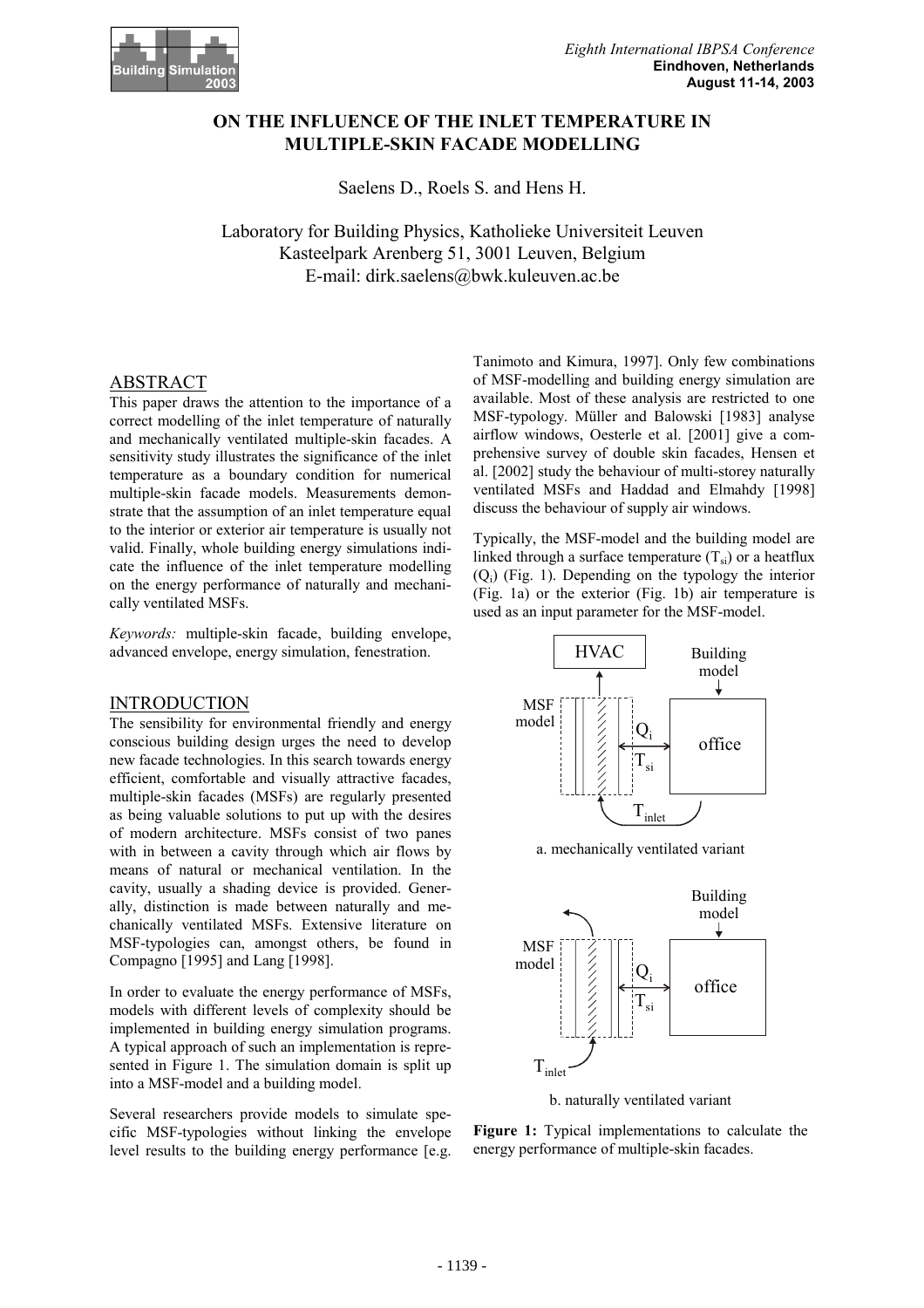The results of such an energy performance assessment are sensitive to a variety of parameters such as:

- The correct application and accurateness of the climatic boundary conditions and the material characteristics.
- The accurateness and complexity of the MSFmodels. Saelens et al. [2001] discuss the influence of the complexity of mechanically ventilated MSFs while Hensen et al. [2002] discuss the possibilities to model naturally ventilated facades. Both studies illustrate large deviations for the different models that were applied.
- The accurateness of the energy simulation program and erroneous input by the program user. Lomas et al. [1997] compared different building energy simulation programs and demonstrated considerable deviations between different programs.
- The implementation of the MSF-model into the building energy simulation program. Hensen et al. [2002] and Saelens [2002] illustrate that a whole building analysis is necessary to obtain reliable results.

To illustrate the importance of a correct boundary condition modelling for MSF-models, this paper studies the importance of the inlet temperature as an input parameter for MSF-models.

First, a sensitivity study applied on a numerical model for MSFs shows the importance of the inlet temperature as an input parameter. Then, measurements illustrate that the assumption of an inlet temperature equal to the interior or exterior air temperature is usually not valid. Finally, the influence of the inlet temperature modelling on the energy performance of naturally and mechanically ventilated single-storey MSFs is illustrated with building energy simulations.

#### **SENSITIVITY**

The results of numerical models for MSFs are very sensitive to the inlet temperature. To illustrate this, a sensitivity study on a mechanically and naturally ventilated facade is performed with a numerical model, details of which can be found in Saelens [2002].

Dimensionless temperatures  $DT_{ai}$  and  $DT_{v}$  (Fig. 2 and Eqs. 1-3) are used to assess the sensitivity. They describe the main energy features of a multiple-skin facade:  $DT_{ai}$  (Eq. 1) is a measure for the heat flux through the interior pane and  $DT_{v}$  is a measure for the enthalpy change of the air flowing through the cavity. The enthalpy change is compared to the interior temperature for the mechanically ventilated variant (Eq. 2) and to the exterior temperature for the naturally ventilated variant (Eq. 3).

$$
DT_{ai} = \frac{\theta_i - \theta_{ai}}{\theta_i - \theta_e} \quad (.)
$$

$$
DT_{v,AFW} = \frac{\theta_i - \theta_{outlet}}{\theta_i - \theta_e} \quad (2)
$$

$$
DT_{v,DSF} = \frac{\theta_e - \theta_{\text{outlet}}}{\theta_i - \theta_e} \quad (.)
$$
 (3)

In Equations 1-3,  $\theta_i$  and  $\theta_e$  represent the interior and exterior air temperature,  $\theta_{ai}$  the average interior cavity air temperature and  $\theta_{\text{outlet}}$  the cavity outlet temperature.

Table 1 gives a comparison between the measured and simulated dimensionless temperatures for a naturally and mechanically ventilated facade during a sunny winter day (16 February, 2000). The calculated dimensionless numbers show a good agreement with the measured values. The best agreement is found for the mechanically ventilated variant. In general the enthalpy change of the air  $(DT_v)$  is more difficult to predict.

Figure 3 illustrates that the sensitivity of the heat flux through the interior pane as well as the enthalpy change is considerable:  $DT_{ai}$  changes up to 35 % and  $DT_v$  changes up to 18 % for a change of the inlet temperature with 1 K. In the investigated inlet temperature range of 1 K, the relation between the change in dimensionless temperature and the change in inlet temperature can be assumed linear.

The results depend on the typology and the meteorological situation. In this example  $DT_{ai}$  and consequently the heat flux through the inner pane is most sensitive to a correct inlet temperature modelling in the case of the naturally ventilated facade with lowered roller blind. The enthalpy change, represented by  $DT_{v}$ , is most sensitive in the case of the naturally ventilated facade with raised roller blind.



a. raised shading device b. lowered shading device

**Figure 2:** Definition of the dimensionless temperatures. The diagrams show the definition for a mechanically ventilated airflow window with a raised (left) and lowered (right) shading device.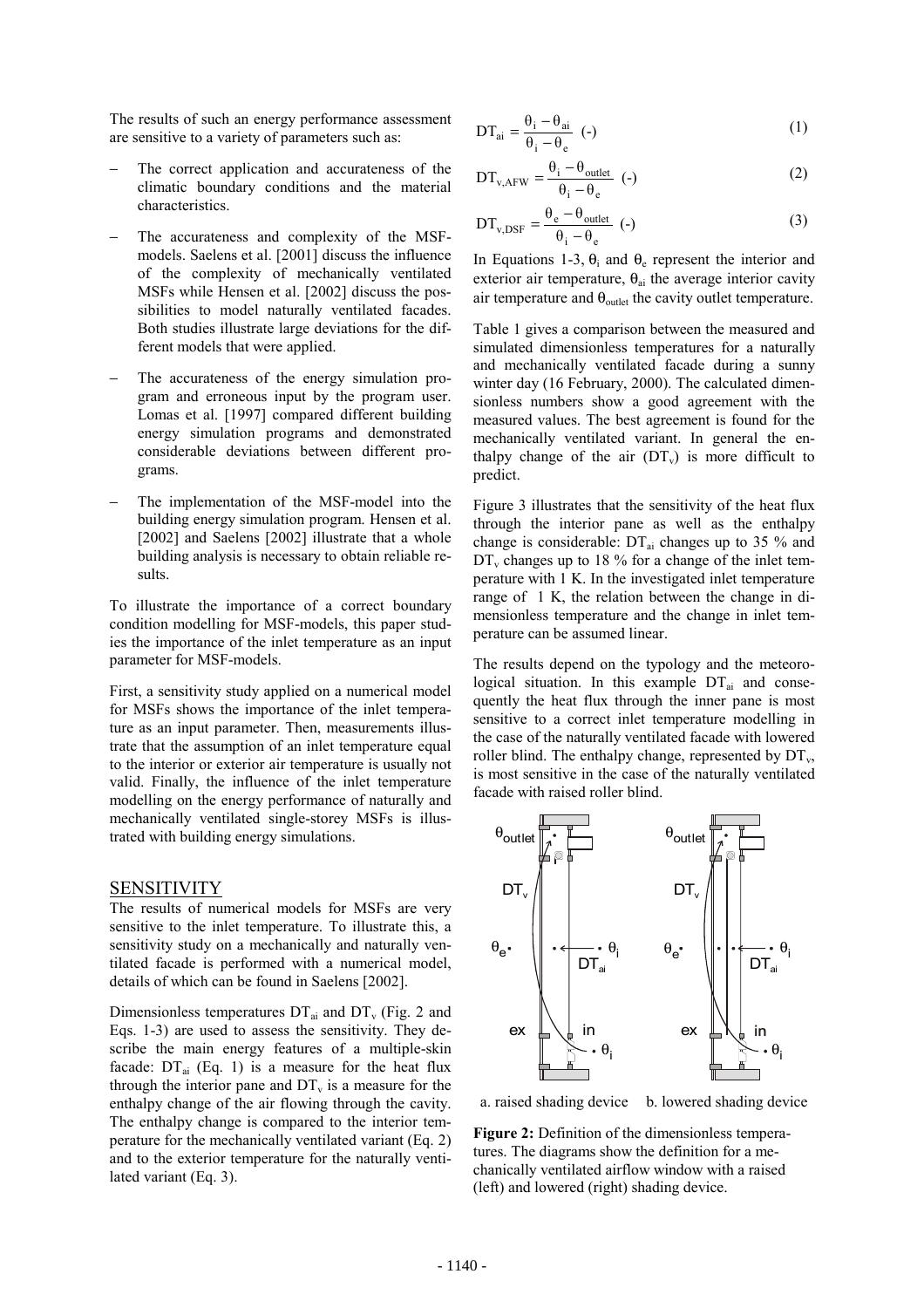| shading device                       | raised        |                        | lowered |           |
|--------------------------------------|---------------|------------------------|---------|-----------|
|                                      | $DT_{ai}$ (-) | $DT_v(-)$ $DT_{ai}(-)$ |         | $DT_v(-)$ |
| Mechanically ventilated facade (AFW) |               |                        |         |           |
| measured                             | 0.18          | 0.19                   | $-0.27$ | $-0.44$   |
| simulation                           | 0.18          | 0.18                   | $-0.28$ | $-0.44$   |
| difference $(\% )$                   | $-0.3$        | $-4.3$                 | 20      | 1.1       |
| Naturally ventilated facade (DSF)    |               |                        |         |           |
| measured                             | 0.80          | $-0.25$                | 040     | $-0.80$   |
| simulation                           | 0.81          | $-0.24$                | 0.37    | $-0.83$   |
| difference $(\% )$                   | 1.2           | $-6.8$                 | 12      | $-6.8$    |
|                                      |               |                        |         |           |

**Table 1:** Comparisson between the measured and simulated dimensionless temperatures.



**Figure 3:** Sensitivity of the dimensionless temperatures  $DT_{ai}$  and  $DT_{v}$  to the inlet temperature.



**Figure 4:** The Vliet test building experimental setup: (A) classical cladding system, (B) mechanically ventilated facade, (C) naturally ventilated facade.

### MEASUREMENTS

At the Laboratory for Building Physics of the K.U.Leuven, an experimental facility for multiple-skin facades has been built in the Vliet test building (Fig. 4). The facility consists of three facade systems: a classical cladding system with external shading device (Fig 4a), a mechanical flow multiple-skin facade (Fig 4b) and a naturally ventilated multiple-skin facade (Fig 4c). The envelopes face south-west. A speed controllable circular duct ventilates the mechanically ventilated variant with interior air. The fan is able to produce an airflow rate between 30 and 150 m<sup>3</sup>/h. The air flows up from the bottom. The double glazing is positioned at the outside. In the natural flow variant, the double glazing is situated at the inside because exterior air vents the cavity. The direction of the airflow depends on the windspeed and wind direction but is mostly directed upward [Saelens and Hens, 2001]. In both cases the double glazing is an argon-filled double-glazed unit (4-15-4 mm ) with low-E coating (coating emissivity  $= 0.09$ ). According to the manufacturers data, the U-factor of this glazing is 1.23  $W/(m^2·K)$  and the g-value is 0.64 (-). The other pane consists of a single clear glass (8 mm). Both systems are equipped with an automated roller blind in the middle of the cavity.

Figure 5 shows the construction details of the inlet zone of the naturally (Fig. 5a) and mechanically (Fig. 5b) ventilated variant. The airflow rate, cavity air and surface temperatures were measured every 3 minutes and averaged on a 15 minute basis. Meteorological data were gathered by an automatic weather station, from which 15 minute averages are used.

Figure 6 shows the measured inlet temperature of the mechanically and naturally ventilated facade as a function of the interior and exterior temperature respectively during summer conditions. In both cases the cavity air inlet temperature hardly ever equals the interior air temperature for the mechanically ventilated variant or the exterior temperature for the naturally ventilated variant. Both plots show two distinct regions:

1. In the first region, the inlet temperatures are positioned parallel to the line where the exterior or interior temperature is equal to the inlet temperature. This region represents the period without solar radiation. The inlet temperature is determined by the transmission losses and gains through the bounding surfaces. For the mechanically ventilated airflow window (Fig. 6a), the cooling of the inlet temperature is caused by transmission losses through the exterior surface. The inlet temperature depends on the airflow rate: the inlet temperature cools down more when the airflow rate is lower. For the naturally ventilated facade (Fig. 6b), most inlet temperatures are slightly higher than the exterior air indicating that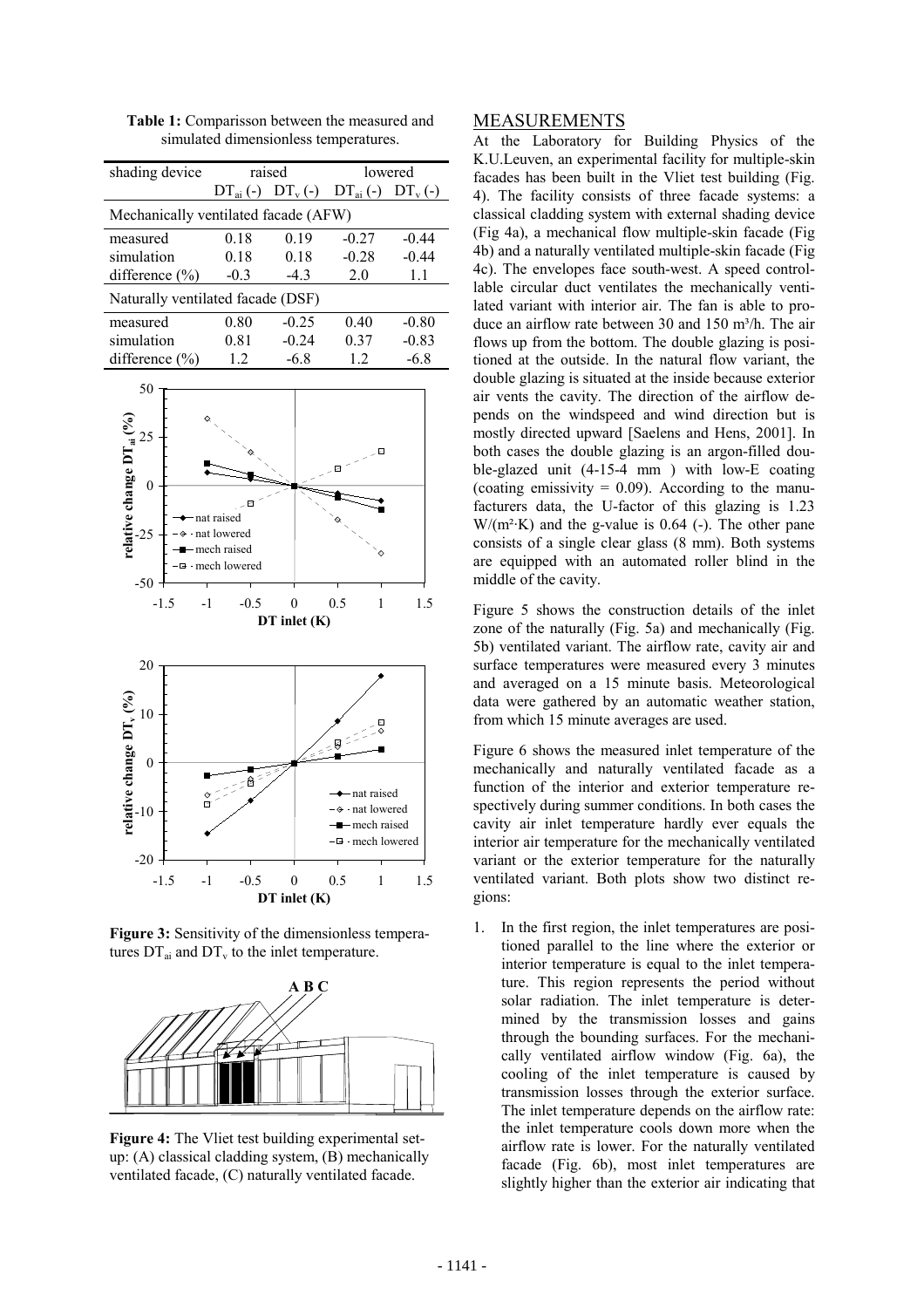the air heats up while passing through the inlet zone. The temperatures above the line are caused by flow reversal.

2. In the second region, the inlet temperatures are notably higher than the exterior or interior temperature. This region represents the day situation, during which absorption of solar radiation causes heating. This is more pronounced for the naturally ventilated facade. Heating in the airflow window again depends on the airflow rate. Comparison of the  $+$  and o signs in Figure 6a shows that when the airflow rate is higher, the inlet temperature is lower.

The experimental data show that the inlet temperature is governed by the heating and cooling due to contact with the bounding surfaces and heating due to solar radiation. Furthermore the inlet temperature depends on the airflow rate.

#### INLET TEMPERATURE SIMULATION

The above sensitivity study and experimental results show that assuming the interior or exterior temperature equal to the inlet temperature is an unacceptable simplification. The question now raises how to model the inlet temperature to be used as a boundary condition for MSF-models.

Two models are presented and discussed in case of a mechanically ventilated airflow window (Fig. 5a).



b. naturally ventilated facade

**Figure 5:** Construction details of the inlet zone of the mechanically and naturally ventilated MSF.

The first model calculates the inlet temperature from a simple steady-state heat balance:

$$
\rho_{a} \cdot c_{a} \cdot g_{a} \cdot \theta_{i}
$$
  
+ U<sub>i</sub> \cdot A<sub>i</sub> \cdot \theta\_{i} + U<sub>e</sub> \cdot A<sub>e</sub> \cdot \theta<sub>e</sub>  

$$
\theta_{\text{inlet}} = \frac{+ A_{s} \cdot \alpha_{s} \cdot (\tau_{d} \cdot I_{d,t} + \tau_{b} \cdot I_{b,t})}{\rho_{a} \cdot c_{a} \cdot g_{a} + U_{i} \cdot A_{i} + U_{e} \cdot A_{e}}
$$
(4)

where  $\rho_a$  is the air density (kg/m<sup>3</sup>),  $c_a$  is the specific heat capacity (J/(kg·K)),  $g_a$  is the air flow rate (m<sup>3</sup>/s),  $\theta_i$  is the interior temperature (°C), U<sub>i</sub> and U<sub>e</sub> are the 3D calculated thermal conductances of the interior and exterior surface ( $W/(m^2·K)$ ) and  $A_i$  and  $A_e$  are their respective surface areas (m²). The last term in the numerator represents the incoming solar radiation. The area through which solar radiation comes  $(A<sub>S</sub> (m<sup>2</sup>))$  is estimated as the area between the exterior and interior



a. mechanically ventilated facade



b. naturally ventilated facade

**Figure 6:** Scatter plot of the inlet temperature of the mechanically (a) and naturally (b) ventilated MSF versus the interior (a) and exterior (b) temperature during summer conditions.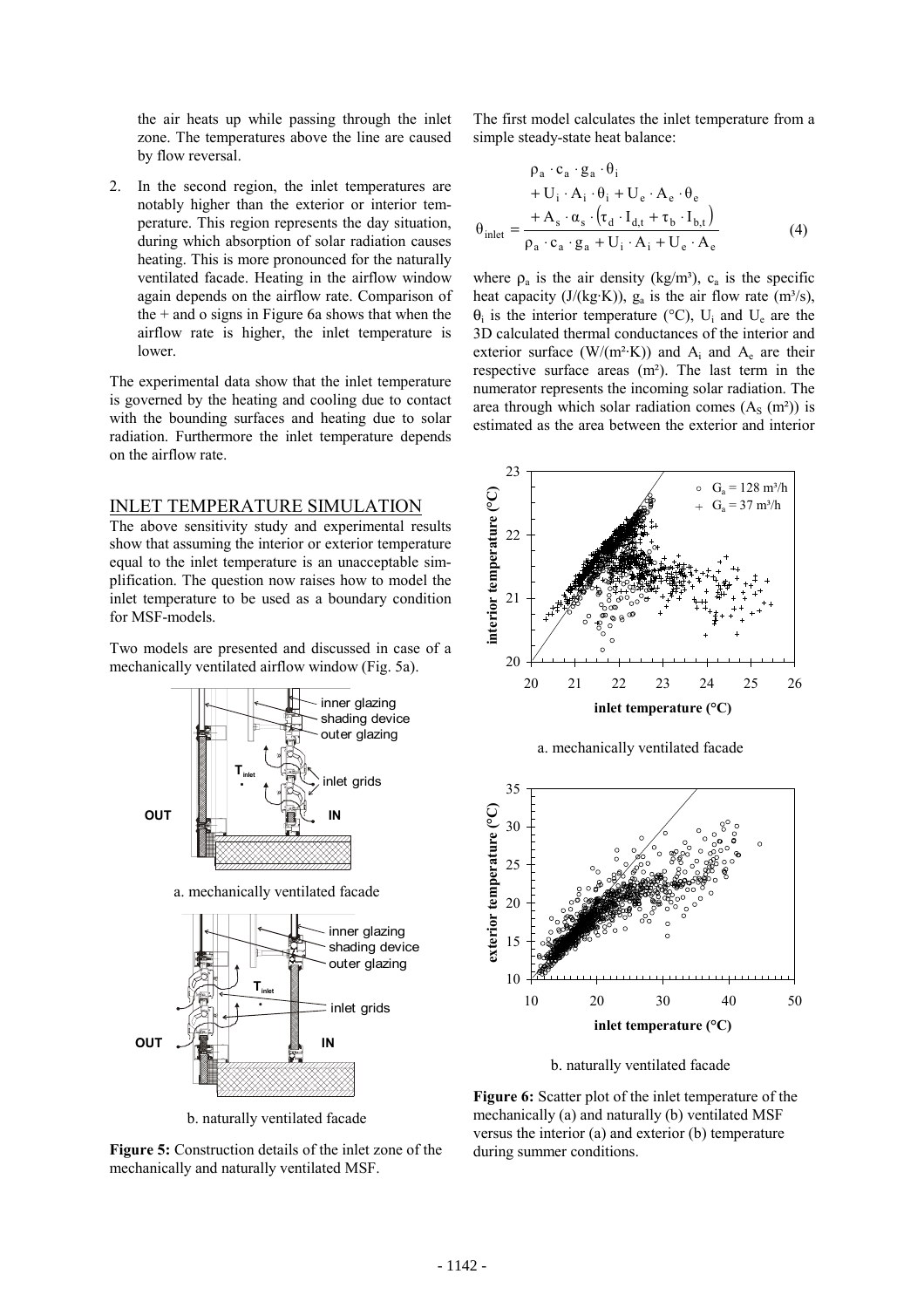window frames,  $\alpha_s$  is the average solar absorption coefficient in the inlet zone (-). The transmitted diffuse  $(\tau_d \cdot I_{d,t})$  and direct  $(\tau_b \cdot I_{b,t})$  solar radiation (W/m<sup>2</sup>) are separated and are calculated as a function of the angle of solar incidence angle.

The second model is a transient model and is implemented in the below described energy simulations. It relies on the star-temperature method [Seem, 1987] and uses z-transfer functions to describe the bounding surfaces [Mitalas, 1978]. The inlet zone is a separate zone in the building simulation component (Fig. 7). The bounding surfaces have the same conductances as in the first model. Only now, also thermal capacity effects are considered. The incident solar radiation  $(q_s)$  $= \tau_d \cdot I_{d,t} + \tau_b \cdot I_{b,t}$  is not inserted in the air node but is distributed over the surfaces. In this airflow window example, the air node  $(T_{a,1})$  is coupled to the air temperature of the interior zone  $(T_{a,3})$ .

Figure 8 shows a comparison of the measured and calculated inlet temperature for an AFW-variant in summer. As a reference also the interior air temperature is mapped. Especially during daytime the inlet



exterior surface adiabatic wall interior surface

**Figure 7:** Representation of the inlet zone as a separate zone in a building energy simulation program.

temperature differs from the interior temperature. The interior temperature in fact underestimates the inlet temperature by several degrees.

During the night, both the steady state and the transient model represent the measurements quite well. The average difference is less than 0.2 K, which is within the measurement uncertainty  $(0.5 K)$ . During the day, Figure 8 shows that the phase shift and amplitude difference between the measured data and the transient model is much smaller than for the steady state model. The above results stress the need to take into account the transient effects that occur in the inlet and outlet zone when performing transient energy simulations.

#### ENERGY PERFORMANCE ANALYSIS

From the above it is clear that a correct modelling of the inlet temperature is important to assess the energy performance of MSFs correctly. As an illustration, an energy simulation of three types of MSFs and a traditional facade are presented:

- 1. DSF (Fig. 9a): A naturally ventilated window where the air comes from the outside, flows through the cavity and returns to the outside.
- 2. AFW (Fig. 9b): A mechanically ventilated airflow window where the air comes from the inside, flows through the cavity and then flows to the HVAC-system.
- 3. SUP (Fig. 9c): A mechanically ventilated supply window where the air comes from the outside, flows through the cavity, enters the office and serves as ventilation air.
- 4. IGU (Fig. 9d): As a reference the results of an office building equipped with conventional insulated glazing units (IGUs) and an exterior shading roller blind are given.



**Figure 8:** Comparison of the measured inlet temperature with the inlet temperature as calculated by the steady state and transient model. for an airflow window  $(G_a = 37 \text{ m}^3/\text{h})$ .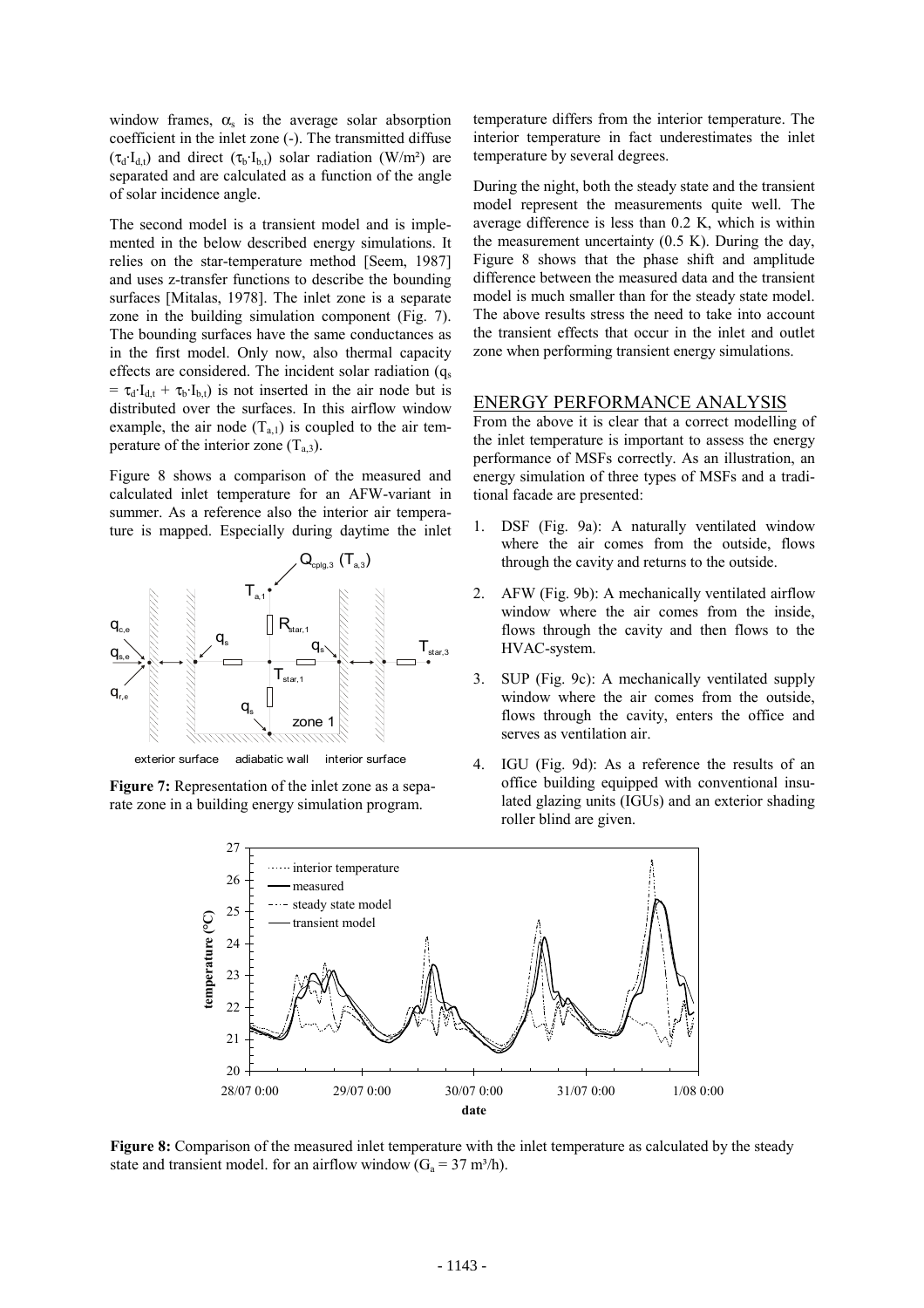



a. naturally ventilated double-skin facade (DSF)

b. mechanically ventilated airflow window (AFW)



c. mechanically ventilated supply window (SUP) d. conventional facade (IGU)

**Figure 9:** Diagram of the simulated multiple-skin facades;  $G_a$  represents the airflow rate through the multiple-skin facade cavity,  $G_v$  is the minimum hygienic ventilation rate.

Since it is assumed that the DSF is not used to naturally ventilate the building, the office has to be ventilated mechanically with a hygienic ventilation rate  $(G_v)$  $= 36$  m<sup>3</sup>/h). The airflow rate (G<sub>a</sub>) through the cavity of the DSF depends on the weather conditions and varies with time. For the mechanically ventilated MSFs (AFW and SUP) the cavity airflow rate equals the hygienic ventilation rate ( $G_a = G_v = 36$  m<sup>3</sup>/h). The office equipped with the IGU is mechanically ventilated with the hygienic ventilation rate  $(G_v)$ .

The net energy results (Fig. 10) are presented for two situations: (1) the inlet temperature is not modelled and equals the exterior (for the naturally ventilated and supply window) or the interior temperature (for the airflow window) and (2) the inlet temperature is modelled with the transient model schematically presented in Figure 7.

In winter, when heating prevails, the exterior air temperature underestimates the inlet temperature of the DSF and the SUP. The main reason is the heating of





b. naturally ventilated facade

**Figure 10:** Influence of the inlet temperature model on the energy demand of multiple-skin facades.

the inlet air by transmission losses from the inside. Consequently, the cavity temperature is estimated too low when the inlet temperature is not modelled. This causes an overestimation of the heating demand (Fig. 10a). The overestimation of the heating demand in case of the DSF is marginal because the inner pane is insulated. The overestimation in case of the SUPwindow is significant because the cavity air is used as ventilation air. The inlet temperature of the AFW is lower than the interior temperature because of transmission losses in the inlet zone. Hence, assuming that the inlet temperature equals the interior air temperature causes a moderate underestimation of the AFW heating demand (Fig. 10a).

In summer, when cooling prevails, solar radiation is more important. It causes the inlet temperature to be significantly warmer than the exterior or interior air temperature. As a consequence, the cooling demand is underestimated if the inlet temperature equals the exterior or interior air temperature (Fig. 10b). The underestimation is more pronounced for the AFW than for the DSF because the inner pane thermal resistance